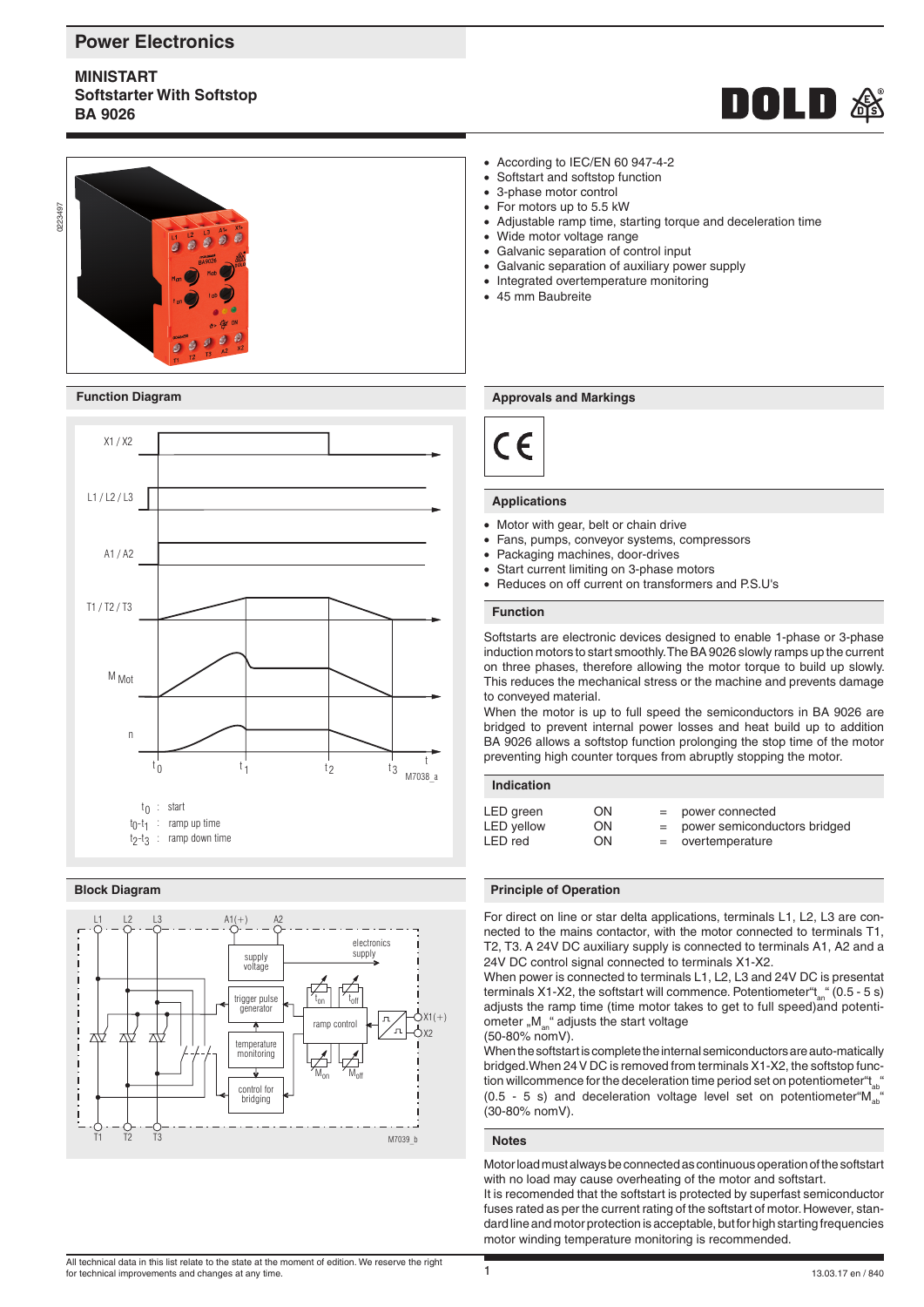| <b>Technical Data</b>                                                                                                                  |                                                                                                                                                                           |                                                                                   | <b>Standard Type</b>                                                                                                                |                                                                                                                                                                                                                                                                                                                                                         |                                                         |                                                                                                                                                                                                                              |
|----------------------------------------------------------------------------------------------------------------------------------------|---------------------------------------------------------------------------------------------------------------------------------------------------------------------------|-----------------------------------------------------------------------------------|-------------------------------------------------------------------------------------------------------------------------------------|---------------------------------------------------------------------------------------------------------------------------------------------------------------------------------------------------------------------------------------------------------------------------------------------------------------------------------------------------------|---------------------------------------------------------|------------------------------------------------------------------------------------------------------------------------------------------------------------------------------------------------------------------------------|
| Nominal voltage:<br><b>Nominal frequency:</b><br>Nominal motor power $P_{N}$ at<br>400 V:<br>200 V:                                    | AC 200  460 V<br>50 / 60Hz<br>3 kW<br>5.5 kW<br>2.2 kW<br>1.5 kW                                                                                                          |                                                                                   | Article number:<br>• Nominal voltage:<br>• Width:                                                                                   | BA 9026 3 AC 200  460 V<br>Nominal motor power:                                                                                                                                                                                                                                                                                                         | 50/60 Hz 3 kW<br>0046450<br>3 AC 200 V<br>3 kW<br>45 mm |                                                                                                                                                                                                                              |
| <b>Rated current:</b><br><b>Switching frequency:</b>                                                                                   | 8 A<br>12 A<br><b>Variant</b>                                                                                                                                             |                                                                                   |                                                                                                                                     |                                                                                                                                                                                                                                                                                                                                                         |                                                         |                                                                                                                                                                                                                              |
| $3 \times I_r$ , $t_{\text{acc}} = 5 \text{ s}$ , $J_v = 20$ °<br>Min. motor power:<br><b>Start torque:</b>                            | 10/h<br>20/h<br>approx. 10 % of rated motor power<br>50  80 %                                                                                                             | Ordering example for variant                                                      |                                                                                                                                     |                                                                                                                                                                                                                                                                                                                                                         |                                                         |                                                                                                                                                                                                                              |
| Ramp time:<br>Deceleration time:<br>Recovery time:<br><b>Auxiliary voltage A1/A2:</b><br>Power consumption:<br><b>Residual ripple:</b> | 0.55s<br>0.55s<br>200 ms<br>DC 24 V $\pm$ 20 %<br>3 W<br>5%                                                                                                               |                                                                                   |                                                                                                                                     | BA 9026 3 AC 200  460 V                                                                                                                                                                                                                                                                                                                                 | $50/60$ Hz $3$ kW                                       | Nominal motor power<br>Nominal frequency<br>Nominal voltage<br>Type                                                                                                                                                          |
| <b>Control Input</b>                                                                                                                   |                                                                                                                                                                           |                                                                                   | Installation                                                                                                                        |                                                                                                                                                                                                                                                                                                                                                         |                                                         |                                                                                                                                                                                                                              |
| Voltage range X1+/X2:<br>Softstart:<br>Softstop:                                                                                       | DC: 0  28.8 V<br>> 13 V<br>< 5 V                                                                                                                                          |                                                                                   |                                                                                                                                     | tions in a vertical plane, i.e. top to bottom.<br>mounted either side of the unit.                                                                                                                                                                                                                                                                      |                                                         | This units must be mounted on a vertical mounting are a with the connec-<br>Ensure that no external heat source is placed below the unit and a<br>40 mm air gap is maintained above and below. Other devices may be directly |
| <b>General Data</b>                                                                                                                    |                                                                                                                                                                           |                                                                                   | <b>Control Input</b>                                                                                                                |                                                                                                                                                                                                                                                                                                                                                         |                                                         |                                                                                                                                                                                                                              |
| <b>Operating mode:</b><br>Temperature range:<br>Operation:<br>Storage:<br><b>Relative air humidity:</b>                                | Continuous operation<br>$0$ + 55 °C<br>$-25+75$ °C<br>93 % at 40 °C                                                                                                       |                                                                                   | will softstop.                                                                                                                      |                                                                                                                                                                                                                                                                                                                                                         |                                                         | If a voltage of more than 13 V DC is connected to terminals X1/X2, the<br>device begins with softstart. If the voltage falls lower than DC 5 V the device                                                                    |
| Altitude:<br><b>Clearance and creepage</b>                                                                                             | $< 1,000 \text{ m}$                                                                                                                                                       |                                                                                   | <b>Set-up Procedure</b>                                                                                                             |                                                                                                                                                                                                                                                                                                                                                         |                                                         |                                                                                                                                                                                                                              |
| distance<br>Rated insulation voltage:<br>Overvoltage category:<br>Rated impuls voltage /<br>pollution degree<br>between                | <b>AC 500V</b><br>Ш                                                                                                                                                       |                                                                                   |                                                                                                                                     | Set potentiometer " $M_{an}$ " to minimum (fully anti-clockwise).<br>Set potentiometer "M <sub>an</sub> " to maximum (fully clockwise).<br>Set potentiometer "M <sub>an</sub> " to maximum (fully clockwise).<br>Set potentiometer "t <sub>an</sub> " to maximum (fully clockwise).<br>Set potentiometer "t <sub>an</sub> " to maximum (fully clockwise |                                                         | Start the motor and turn potentiometer " $M_{an}$ " up until the motor starts                                                                                                                                                |
| auxiliary voltage/control circuit<br>nominal voltage:<br><b>EMC</b>                                                                    | 4 kV / 2                                                                                                                                                                  | IEC/EN 60 664-1                                                                   |                                                                                                                                     | toturn without excessive humming.<br>Stop the motor and restart.<br>Adjust potentiometer " $t_{\text{an}}$ " to give the desired ramp time.                                                                                                                                                                                                             |                                                         |                                                                                                                                                                                                                              |
| Interference resistance<br>Electrostatic discharge (ESD): 8 kV (air)<br>HF-irradiation                                                 |                                                                                                                                                                           | IEC/EN 61 000-4-2                                                                 |                                                                                                                                     | Stop and restart the motor.<br>atthe initiation of the softstop cycle.                                                                                                                                                                                                                                                                                  |                                                         | Adjust potentiometer " $M_{ab}$ " until the motor starts to visibly slow down                                                                                                                                                |
| 80 Mhz  1.0 Ghz:<br>1.0 GHz  2.5 GHz:<br>2.5 GHz  2.7 GHz:<br>Fast transients:<br>Surge voltage                                        | 10V/m<br>3 V / m<br>1 V/m<br>2 kV                                                                                                                                         | IEC/EN 61 000-4-3<br>IEC/EN 61 000-4-3<br>IEC/EN 61 000-4-3<br>IEC/EN 61 000-4-4  |                                                                                                                                     | Stop and restart the motor.<br>desired starting/stopping characteristics are achieved.                                                                                                                                                                                                                                                                  |                                                         | Adjust potentiometer " $t_{ab}$ " to give the desired deceleration time.<br>Stop and restart the motor, readjusting the potentiometers until the                                                                             |
| between<br>wires for power supply:<br>between wire and ground:<br>HF-wire guided:<br>Voltage dips<br>Interference emission             | 1 kV<br>2 kV<br>10 V                                                                                                                                                      | IEC/EN 61 000-4-5<br>IEC/EN 61 000-4-5<br>IEC/EN 61 000-4-6<br>IEC/EN 61 000-4-11 |                                                                                                                                     | speed.<br>relay.                                                                                                                                                                                                                                                                                                                                        |                                                         | - Attention: If the ramp-up time is adjusted to short, the internal<br>bridging contact closes before the motor is on full<br>This may damage the bridging contactor or bridging                                             |
| Wire guided:<br>Radio irradiation:                                                                                                     | Limit value class B<br>Limit value class B                                                                                                                                | IEC/EN 60 947-4-2<br>IEC/EN 60 947-4-2                                            |                                                                                                                                     | <b>Temperature Monitoring</b>                                                                                                                                                                                                                                                                                                                           |                                                         |                                                                                                                                                                                                                              |
| Degree of protection:<br>Housing:<br>Terminals:<br><b>Vibration resistance:</b>                                                        | IP 40<br>IP 20<br>Amplitude 0.35 mm                                                                                                                                       | IEC/EN 60 529<br>IEC/EN 60 529                                                    |                                                                                                                                     |                                                                                                                                                                                                                                                                                                                                                         |                                                         | BA 9026 features overtemperature monitoring of its internal power<br>semiconductors. When the safe running temperature is exceeded the<br>power semiconductors will turn off and a red LED on the front of the unit will     |
| <b>Climate resistance:</b><br>Wire connection:                                                                                         | frequency 10  55 Hz, IEC/EN 60 068-1<br>0/055/04<br>$2 \times 2.5$ mm <sup>2</sup> solid or<br>1 x 1.5 mm <sup>2</sup> stranded wire with sleeve<br>DIN 46 228-1/-2/-3/-4 | IEC/EN 60 068-1                                                                   | illuminate. BA 9026 can be reset after the semiconductors have cooled<br>down by momentarily removing the auxiliary supply voltage. |                                                                                                                                                                                                                                                                                                                                                         |                                                         |                                                                                                                                                                                                                              |
| Stripping length:                                                                                                                      | $10 \text{ mm}$                                                                                                                                                           |                                                                                   |                                                                                                                                     |                                                                                                                                                                                                                                                                                                                                                         |                                                         |                                                                                                                                                                                                                              |
| <b>Fixing torque:</b><br>Wire fixing:                                                                                                  | 0.8 Nm<br>Flat terminals with self-lifting                                                                                                                                |                                                                                   |                                                                                                                                     |                                                                                                                                                                                                                                                                                                                                                         |                                                         |                                                                                                                                                                                                                              |
| Mounting::<br>Weight:                                                                                                                  | clamping piece<br>DIN rail<br>300 g                                                                                                                                       | IEC/EN 60 999-1                                                                   |                                                                                                                                     |                                                                                                                                                                                                                                                                                                                                                         |                                                         |                                                                                                                                                                                                                              |
| <b>Dimensions</b>                                                                                                                      |                                                                                                                                                                           |                                                                                   |                                                                                                                                     |                                                                                                                                                                                                                                                                                                                                                         |                                                         |                                                                                                                                                                                                                              |

**Width x height x depth:** 45 x 74 x 121 mm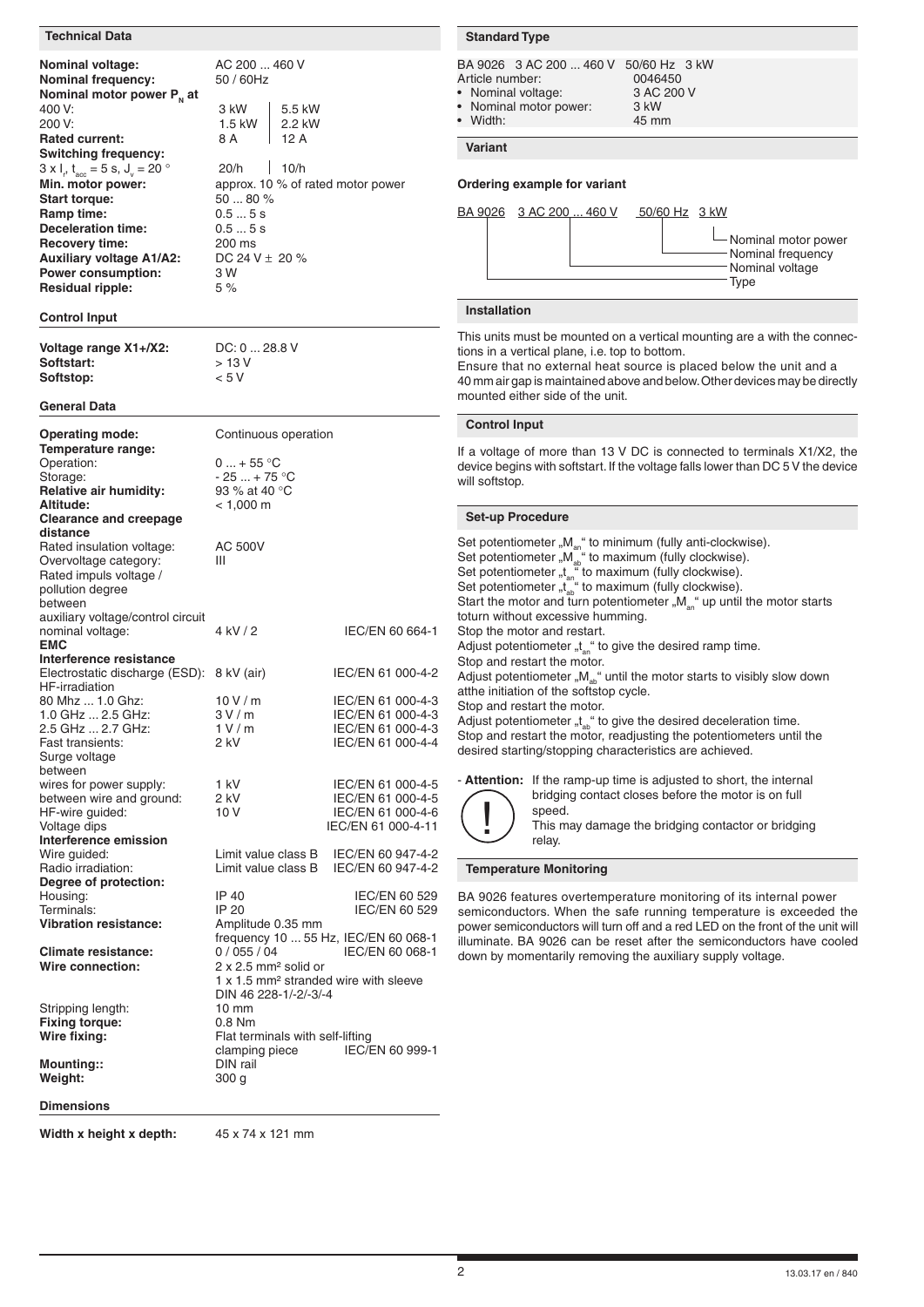# **Safety Notes**

- Never clear a fault when the device is switched on



- **Attention:** This device can be started by potential-free contact, while connected directly to the mains without contactor (see application example). Please note, that even if the motor is at rest, it is not physically separated from the mains. Because of this the motor must be disconnected from the mains via the corresponding manual motor starter.

- The user must ensure that the device and the necessary componentsare mounted and connected according to the locally applicableregulations and technical standards.

- Adjustments may only be carried out by qualified specialist staff and the applicable safety rules must be observed.

# **Connection Example**



Softstart and softstop